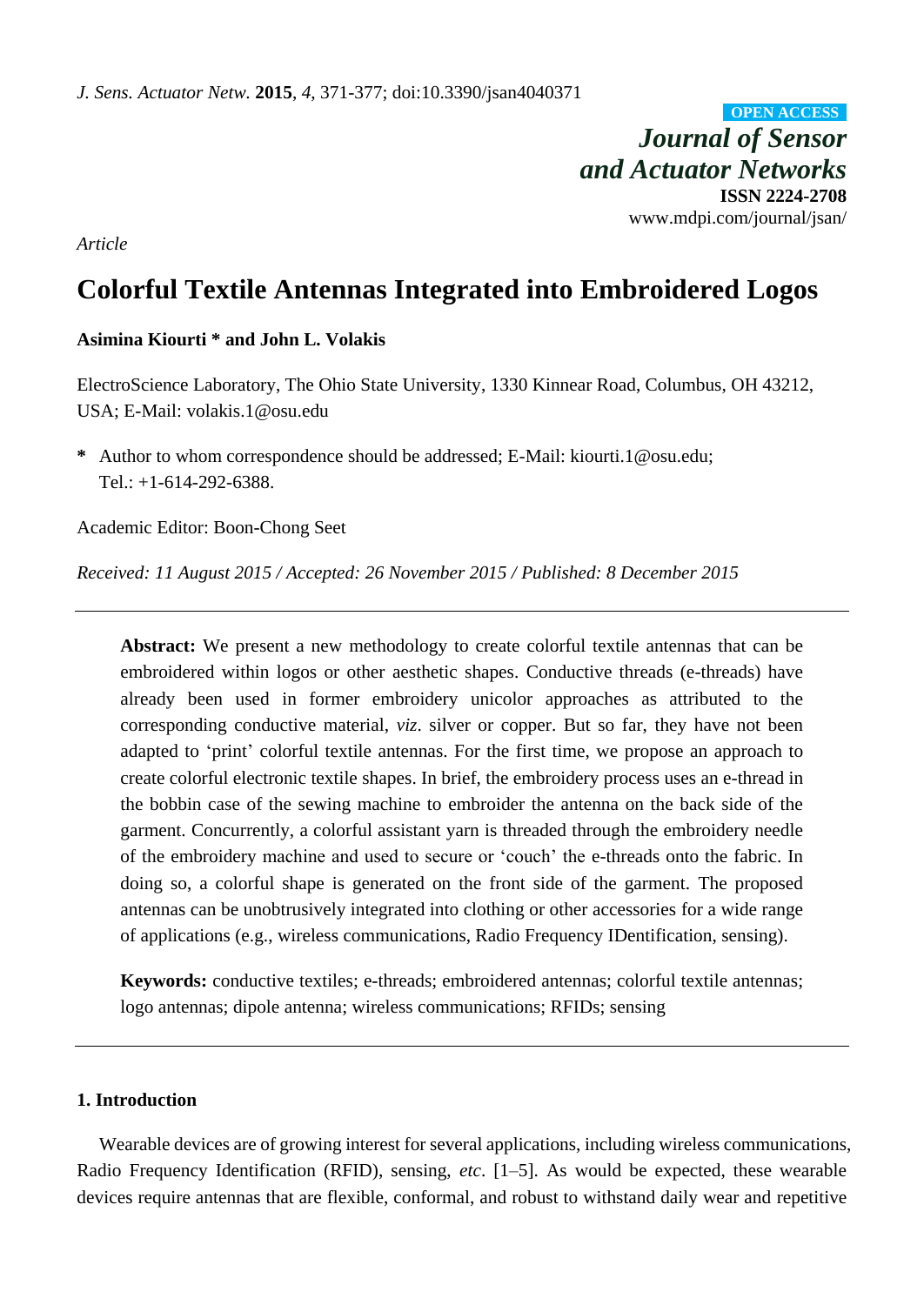washing/drying. In the past, we demonstrated embroidery of conductive threads (e-threads) to realize textile antennas that address the aforementioned challenges [6–8]. The employed e-thread consists of a twisted bundle comprised of 7–600 metal-coated polymer filaments. This implies that the e-threads are unicolor as attributed to the corresponding conductive material. That is, they are silver-colored if the conductor coating is silver, and copper-colored if their conductor coating is copper. Thus, they cannot be employed to 'print' colorful textile antennas.

Of course, integration or 'printing' of wearable antennas into colorful logos or other aesthetic shapes would significantly enhance their unobtrusive nature and consequently their wider usage. In [9], authors discussed antenna designs focusing on aesthetic qualities relating to geometry and shaping (see Figure 1a). In this case, logo-type antennas were fabricated by etching copper on rigid substrates. Thus, they were not suitable for body-worn applications. In [10], logo-based RFID antennas were realized via manual cutting of copper tape adhered to the fabric (see Figure 1b). Also in [10,11] conductive inks were used to 'print' antennas on fabrics and temporary tattoo inkjet paper, respectively (see Figure 1c). However, these approaches may lead to delamination and ink surface rupture when flexed. In [12], conductive fabrics were employed to create shapes by a cutting plotter to mimic company logos (see Figure 1d). Again, the realized prototypes were detaching from the conductive fabrics after several washings and flexing.



**Figure 1.** Former technologies used to realize wearable logo-shaped antennas: (**a**) rigid antennas © John Wiley and Sons [9]; (**b**) copper tape antennas [10]; (**c**) conductive ink antennas [10,11]; (**d**) conductive fabric antennas © IEEE [12]; (**e**) other embroidered antenna © IEEE [13]; *versus* (**f**) proposed technology.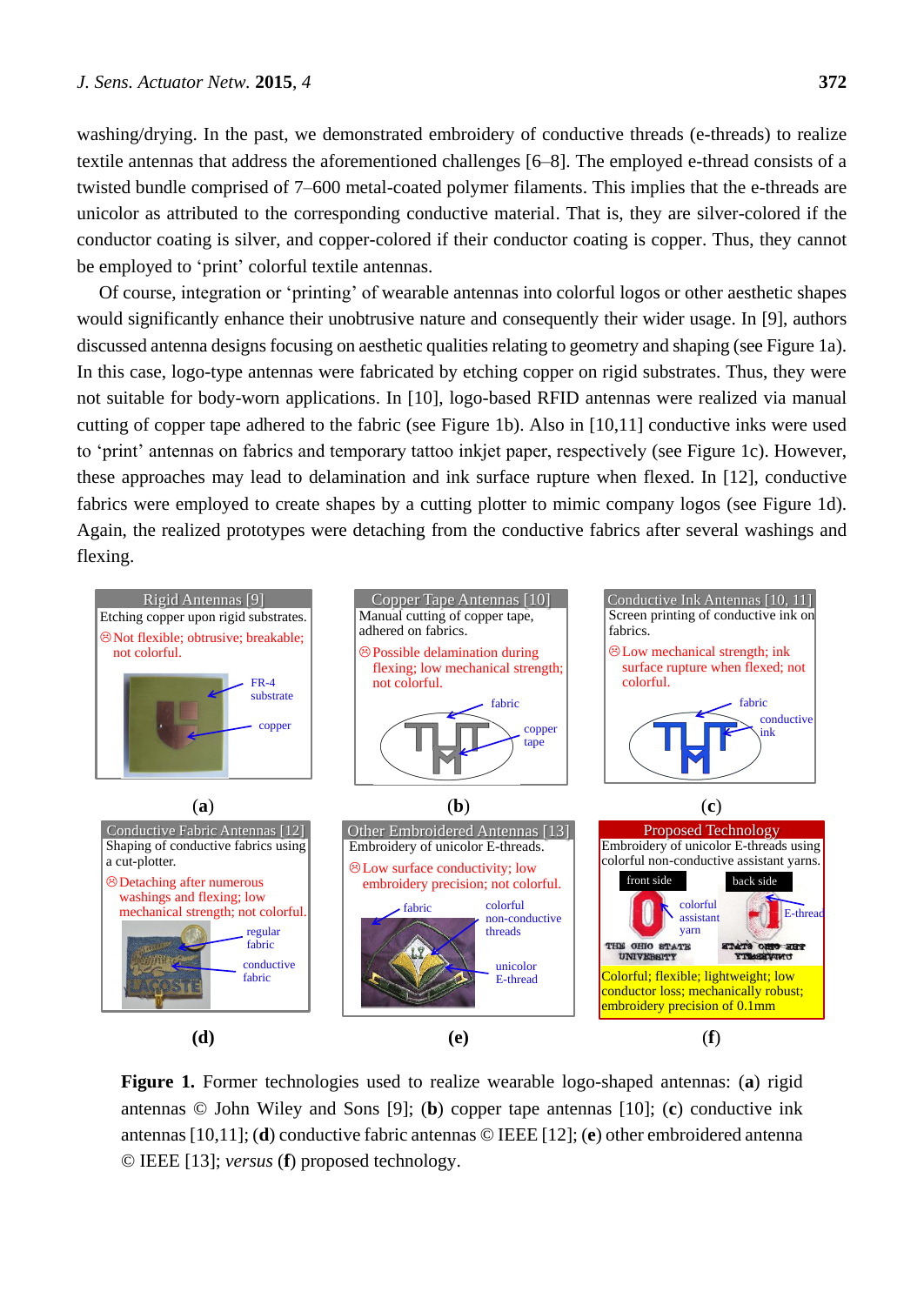To address the aforementioned concerns, a logo-shaped antenna was proposed in [13] using embroidered e-threads (see Figure 1e). However, color was only placed in the embroidered area that surrounded the antenna. The actual embroidered antenna did not incorporate any color (grey color in Figure 1e).

In this paper, we propose a new approach for realizing colorful textile antennas based on automated embroidery of conductive e-threads. As seen in Figure 1f, the developed textile antennas are colorful, highly flexible, conformal, lightweight, mechanically robust, and exhibit similar performance to their copper counterparts. Concurrently, the shape precision or resolution via our embroidery process can be as high as 0.1 mm. Section 2 describes the proposed embroidery process. Subsequently, Section 3 provides validation of a textile dipole antenna embroidered via this process.

#### **2. Embroidery Process for Colorful Textile Antennas**

A new approach is proposed to create colorful textile antennas that can be embroidered within logos and other aesthetic shapes. In brief, the embroidery process uses an e-thread in the bobbin case of the embroidery machine to 'print' the antenna on the back side of the garment. Concurrently, a colorful assistant yarn is threaded through the needle of the embroidery machine and used to secure or 'couch' the e-threads onto the fabric. In doing so, a colorful shape is generated on the front side of the garment. This embroidery process is depicted in Figure 2, and can be summarized as follows:



**Figure 2.** Proposed technology for colorful logo antennas: (**a**) STEP 1: antenna design; (**b**) STEP 2: digitization; (**c**) STEP 3: embroidery of conductive parts; (**d**) STEP 4: embroidery of non-conductive parts.

*1) Antenna design*. An antenna design is developed to satisfy pre-specified performance criteria, including gain, bandwidth, size and operational frequency. This can be done via any desired computational or analysis method (see Figure 2a).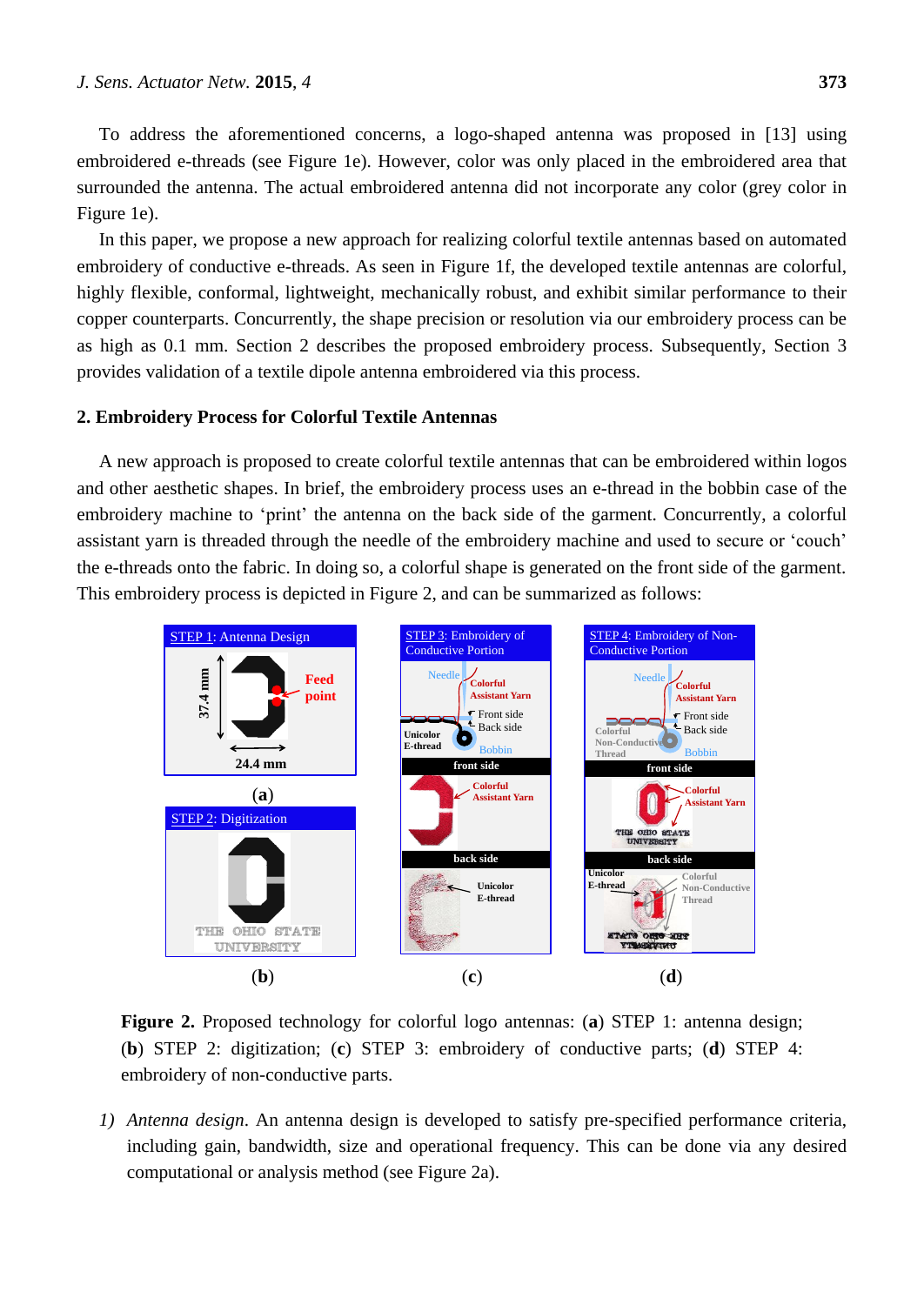- *2) Digitization*. The desired logo or aesthetic shape, and the back-side antenna are digitized and put into the embroidery machine's format for loading. Referring to Figure 2b, the black color indicates the conductive portion of the logo (*viz*. the antenna), while the grey color indicates the non-conductive section (*viz*. the portion that surrounds the antenna to form the desired shape). The Computer Aided Design (CAD) file imported into the embroidery machine software contains the identification of the front and back side of the pattern in digital format.
- *3) Embroidery of conductive part*. After loading the CAD file, the automated embroidery process is executed to 'print' the conductive parts of the logo; that is the antenna shown in black color in Figure 2b. To do so, the e-thread is placed inside the bobbin case of the embroidery machine. Concurrently, a colorful assistant yarn is threaded through the needle of the embroidery machine and used to 'couch' the e-thread on the fabric (see Figure 2c). As a result, the conductive portion of the logo becomes part of the colorful front side of the fabric. But in effect, the unicolor antenna formed by the conductive e-thread lies on the back side.
- *4) Embroidery of non-conductive part*. The automated embroidery process is subsequently repeated for embroidering the non-conductive part of the logo. In this case, a non-conductive thread is placed inside the bobbin case of the embroidery machine. The colorful assistant yarn is used to 'couch' this non-conductive thread onto the fabric (see Figure 2d). Again, the colorful yarn appears in the front side of the fabric, while the non-conductive thread lies on the back side. This implies that the non-conductive thread fills in the design area not covered by Step 3. That is, Steps 3 and 4 complement each other to embroider the conductive and non-conductive parts of the entire logo.



**Figure 3.** Side view of proposed colorful vs. former unicolor textile antennas.

Figure 3 shows side views of the proposed colorful antennas vs. our former unicolor antennas. As seen, both technologies employ non-conductive threads to secure the e-threads onto the fabric. In the proposed antenna, the non-conductive threads are colorful and facing outward of the body. In our former antenna, the non-conductive threads were unicolor and were facing towards the body. Nonetheless, as noted in [6–8], the non-conductive threads behave pretty much like free-space, and do not affect the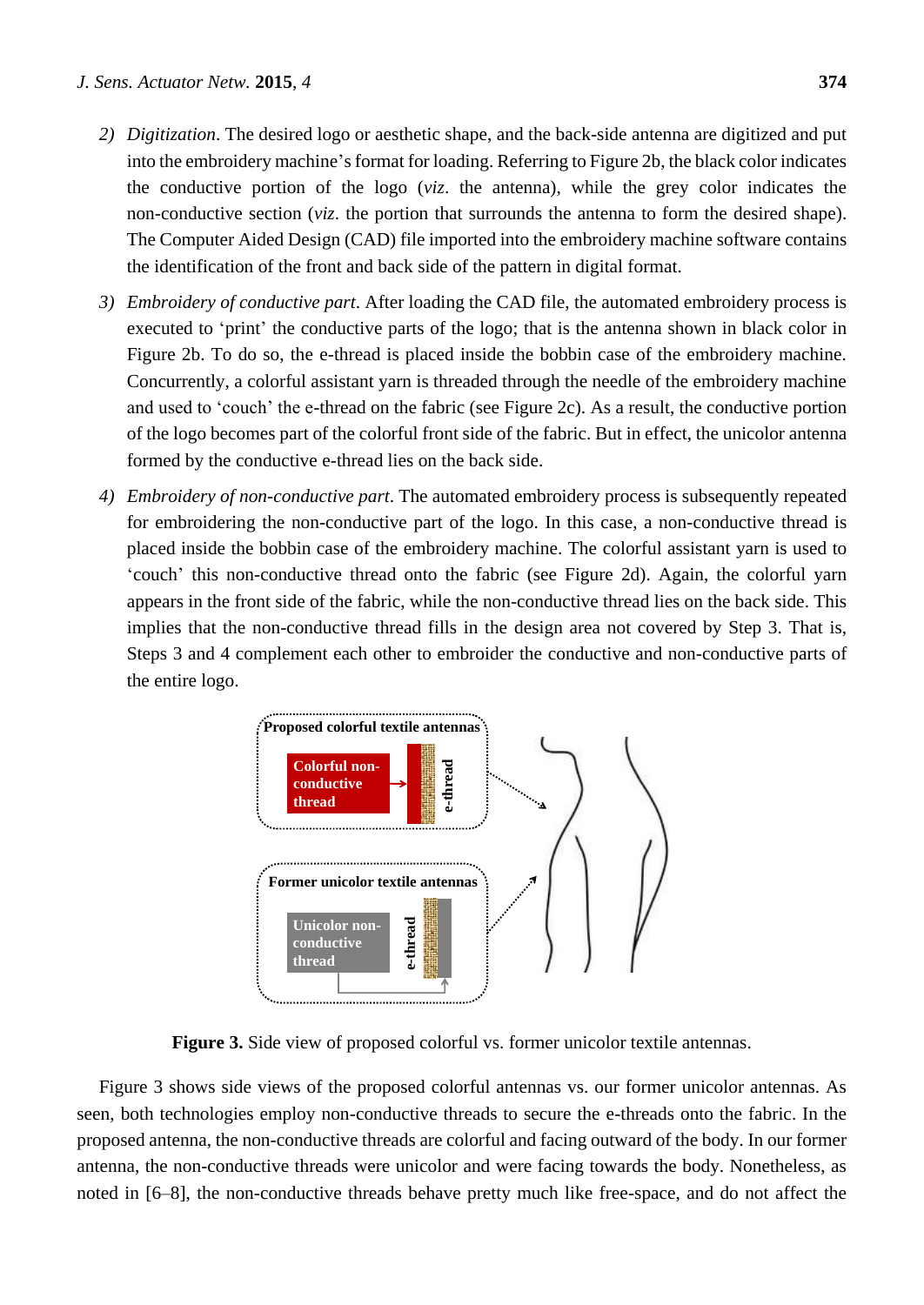antenna performance in any way. Therefore, antennas 'printed' using either of these two approaches will perform the same way. As will be illustrated in the next section, the radiation pattern of the proposed colorful dipole is nearly omnidirectional, and similar to our former unicolor textile dipole in [7]. When placed upon the human body, these two dipoles will perform in the exact same way, *viz*. they will radiate outwards. Of course, extra care is necessary so that the conductive portion of the colorful textile antenna is not in direct contact with the skin, which can be conductive and will short-circuit the antenna. Fabrics or thin polymer coatings can be placed between the antenna and the skin tissue to avoid such direct contact.

#### **3. Validation of a Colorful Textile Dipole Antenna as Part of the OSU Logo**

To validate the proposed embroidery process, we proceeded to fabricate and test a 2.4 GHz colorful textile antenna. The antenna design is shown in Figure 2a, and is a portion of the Ohio State University (OSU) logo. It forms a wide width dipole geometry that occupies 37.4 mm length  $\times$  24.4 mm width. This conductive portion of the OSU logo was embroidered using 7-filament Electrisola e-threads, each being 0.12 mm in diameter. This e-thread exhibits high flexibility and low DC linear resistance (1.9  $\Omega/m$ ), and its embroidery was optimized as single-layer stitching using 7 e-threads/mm. Importantly, these e-threads and process were recently shown to achieve a geometrical precision down to 0.1 mm [14]. The antenna was 'printed' on organza fabric. For comparison purposes, the copper tape counterpart of this antenna was also fabricated and tested.

The measured reflection coefficient,  $|S_{11}|$ , of the textile and copper antennas is given in Figure 4a, indicating good agreement. The corresponding measured realized antenna gain patterns at 2.4 GHz are shown in Figure 4b (E-plane) and Figure 4c (H-plane). As seen, excellent agreement is achieved.

We may conclude that the colorful textile antenna prototype achieves excellent performance as compared to its copper counterpart. Concurrently, it is flexible, lightweight, and mechanically robust. Thus, it can be unobtrusively integrated into clothing or other accessories (e.g., T-shirts, caps, backpacks, shoes).



**Figure 4.** Measured performance of the textile and copper tape dipole prototypes: (**a**) reflection coefficient, |S11|; (**b**) E-plane realized gain radiation pattern at 2.4 GHz; (**c**) H-plane realized gain radiation pattern at 2.4 GHz.

### **4. Conclusions**

A new embroidered approach was presented to realize colorful textile antennas that can form part of embroidered logos or other aesthetic shapes. The resulting textile antennas are flexible, lightweight, and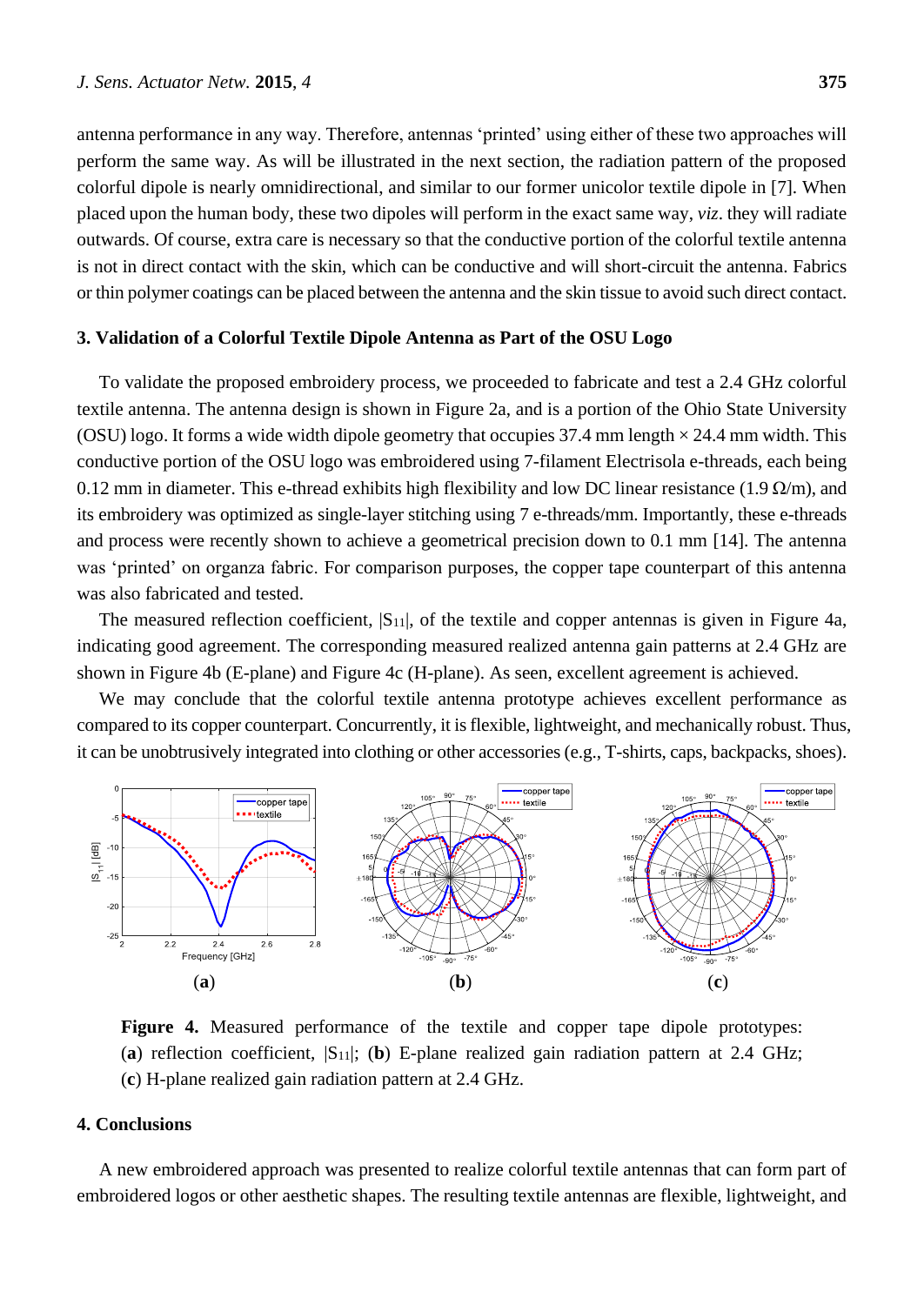mechanically robust to withstand daily wear and repetitive washing/drying. Such prototypes can be unobtrusively embroidered onto all sorts of clothing and accessories for a very wide range of applications (e.g., wireless communications, RFIDs, sensing). To validate our technology, we fabricated and tested a 2.4 GHz colorful textile dipole antenna, integrated as part of an embroidered OSU logo. Reflection coefficient, gain, and pattern data indicate excellent agreement between the textile prototype and its copper counterpart. Future work will involve: (a) radiation efficiency measurements, (b) performance evaluation of colorful textile antennas placed upon the human body, and (c) performance evaluation of colorful textile antennas after washing and stressing.

# **Acknowledgments**

This material is based upon work supported by the National Science Foundation under Grant No. 1349096.

# **Author Contributions**

A. Kiourti and J.L. Volakis conceived the idea and wrote the paper. A. Kiourti performed the fabrication and measurements. J.L. Volakis mentored this work.

# **Conflicts of Interest**

The authors declare no conflict of interest.

#### **References**

- 1. Xu, Z.; Kaufmann, T.; Fumeaux, C. Wearable textile shielded stripline for broadband operation. *IEEE Microw. Wirel. Compon. Lett.* **2014**, *24*, 566–568.
- 2. Yilmaz, T.; Foster, R.; Hao, Y. Detecting vital signs with wearable wireless sensors. *Sensors* **2010**, *10*, 10837–10862.
- 3. Koski, K.; Vena, A.; Sydanheimo, L.; Ukkonen, L.; Rahmat-Samii, Y. Design and implementation of electro-textile ground planes for wearable UHF RFID patch tag antennas. *IEEE Antennas Wirel. Propag. Lett.* **2013**, *12*, 964–967.
- 4. Tsolis, A.; Whittow, A.G.; Alexandridis, A.A.; Vardaxoglou, J.C. Embroidery and related manufacturing techniques for wearable antennas: challenges and opportunities. *Electronics* **2014**, *3*, 314–338.
- 5. Stoppa, M.; Chiolerio, A. Wearable electronics and smart textiles: A critical review. *Sensors* **2014**, *14*, 11957–11992.
- 6. Wang, Z.; Zhang, L.; Bayram, Y.; Volakis, J.L. Embroidered conductive fibers on polymer composite for conformal antennas. *IEEE Trans. Antennas Propag.* **2012**, *60*, 4141–4147.
- 7. Wang, Z.; Lee, L.Z.; Psychoudakis, D.; Volakis, J.L. Embroidered multiband body-worn antenna for GSM/PCS/WLAN communications. *IEEE Trans. Antennas Propag.* **2014**, *62*, 3321–3329.
- 8. Kiourti, A.; Volakis, J.L. High-geometrical-accuracy embroidery process for textile antennas with fine details. *IEEE Antennas Wirel. Propag. Lett.* **2015**, *14*, 1474–1477.